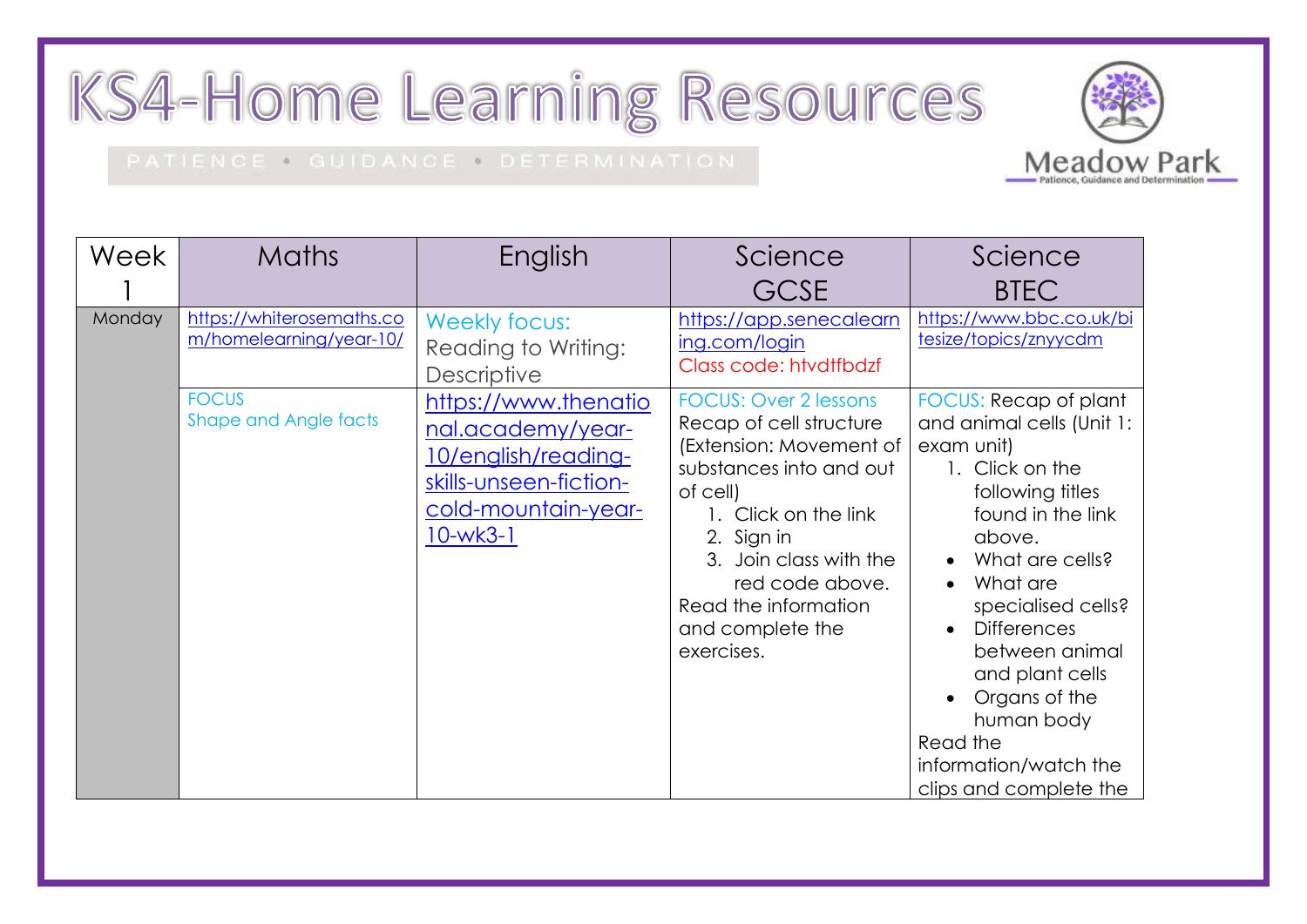|               |                                                                                               |                                                                                                                          |                                                                                                                                       | quizzes/ activities<br>included.                                                                                                                                                                                                                                                                                     |
|---------------|-----------------------------------------------------------------------------------------------|--------------------------------------------------------------------------------------------------------------------------|---------------------------------------------------------------------------------------------------------------------------------------|----------------------------------------------------------------------------------------------------------------------------------------------------------------------------------------------------------------------------------------------------------------------------------------------------------------------|
| Tuesday       | https://whiterosemaths.co<br>m/homelearning/year-10/<br><b>FOCUS</b><br><b>Parallel lines</b> | https://www.thenatio<br>nal.academy/year-<br>10/english/journeys-in-<br>literature-cold-<br>mountain-year-10-<br>$wk3-2$ |                                                                                                                                       |                                                                                                                                                                                                                                                                                                                      |
| Wednesd<br>ay | https://whiterosemaths.co<br>m/homelearning/year-10/                                          | https://www.thenatio<br>nal.academy/year-                                                                                | https://app.senecalearn<br>ing.com/login<br>Class code: htvdtfbdzf                                                                    | https://www.bbc.co.uk/bi<br>tesize/topics/znyycdm                                                                                                                                                                                                                                                                    |
|               | <b>FOCUS</b><br>Regular polygons                                                              | 10/english/descriptive<br>-detail-close-analysis-<br>year-10-wk3-3                                                       | <b>FOCUS: Continued from</b><br>lesson 1<br>Recap of cell structure<br>(Extension: Movement of<br>substances into and out<br>of cell) | FOCUS: Recap of plant<br>and animal cells (Unit 1:<br>exam unit)<br>1. Click on the<br>following titles<br>found in the link<br>above.<br>What is the<br>structure of a<br>leaf?<br>What are the<br>organs of a<br>plant?<br><b>EXTENSION: How to</b><br>dissect a chicken leg.<br>Read the<br>information/watch the |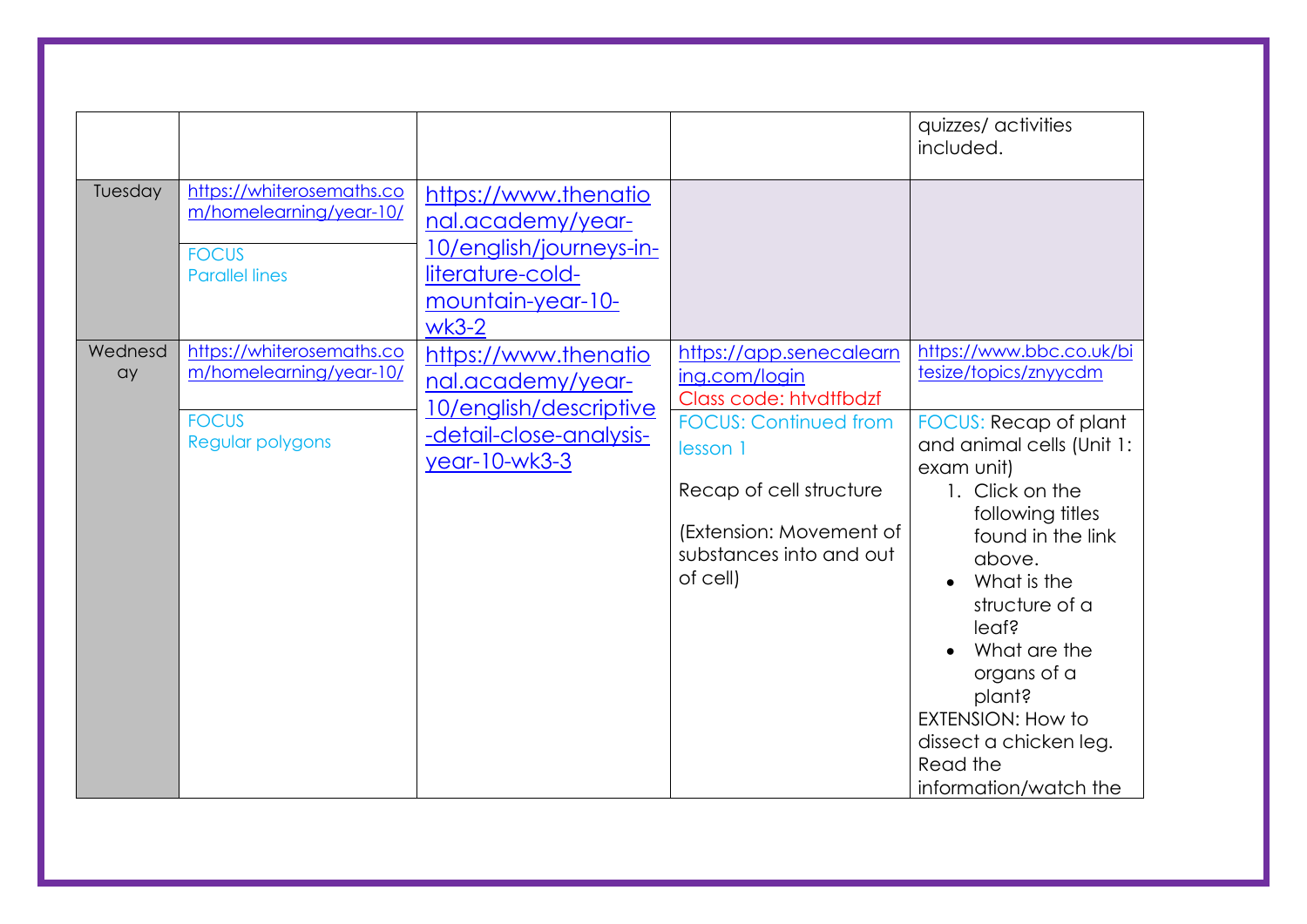| Thursday | https://whiterosemaths.co<br>m/homelearning/year-10/<br><b>FOCUS</b><br><b>Exterior Angles</b>       | https://www.thenatio<br>nal.academy/year-<br>10/english/descriptive<br><u>-writing-planning-</u><br>techniques-year-10-<br>$wk3-4$ |                                                                                                                                                                       | clips and complete the<br>quizzes/ activities<br>included.                                                                                                                                                                                                                                                           |
|----------|------------------------------------------------------------------------------------------------------|------------------------------------------------------------------------------------------------------------------------------------|-----------------------------------------------------------------------------------------------------------------------------------------------------------------------|----------------------------------------------------------------------------------------------------------------------------------------------------------------------------------------------------------------------------------------------------------------------------------------------------------------------|
| Friday   | https://whiterosemaths.co<br>m/homelearning/year-10/<br><b>FOCUS</b><br><b>Shape and Angle facts</b> | https://www.thenatio<br>nal.academy/year-<br>10/english/descriptive<br><u>-writing-slow-write-</u><br>year-10-wk3-5                | https://app.senecalearn<br>ing.com/login<br>Class code: htvdtfbdzf<br><b>FOCUS:</b><br>Recap of cell<br>organisation<br>(cells, tissues, organs<br>and organ systems) | https://www.bbc.co.uk/bi<br>tesize/topics/znyycdm<br>FOCUS: Recap of plant<br>and animal cells (Unit 1:<br>exam unit)<br>1. Click on the<br>following title<br>found in the link<br>above.<br>Cells to systems:<br>Revise and Test<br>2. Read the<br>information/watch the<br>clips and complete the<br>online test. |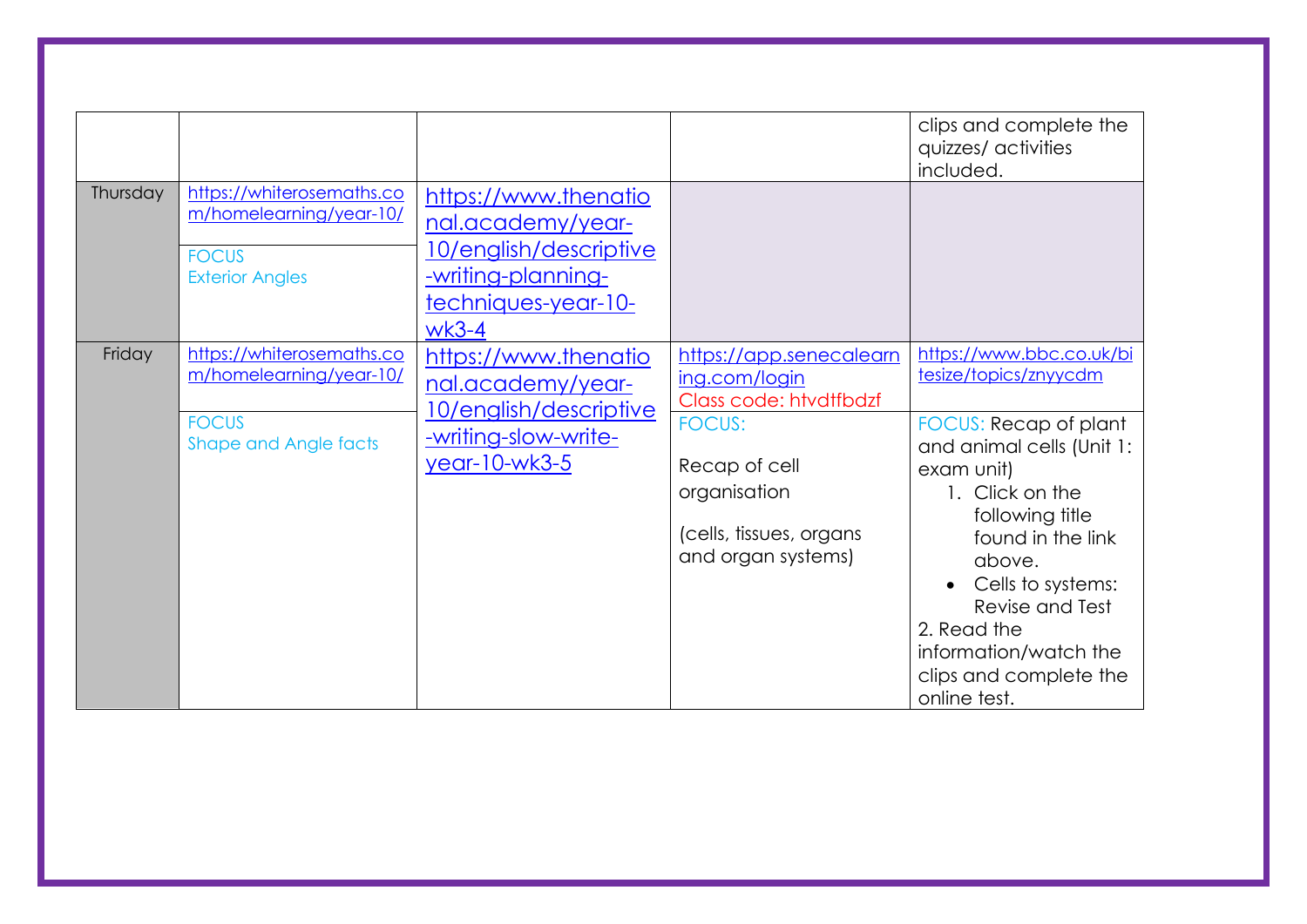| Week<br>$\overline{2}$ | <b>Maths</b>                                                                             | English                                                                                                     | Science<br><b>GCSE</b>                                                                                        | Science<br><b>BTEC</b>                                                                                                                                                                                                                                                                                                                                    |
|------------------------|------------------------------------------------------------------------------------------|-------------------------------------------------------------------------------------------------------------|---------------------------------------------------------------------------------------------------------------|-----------------------------------------------------------------------------------------------------------------------------------------------------------------------------------------------------------------------------------------------------------------------------------------------------------------------------------------------------------|
| Monday                 | https://whiterosemaths.co<br>m/homelearning/year-10/                                     | <b>Weekly Focus:</b><br><b>Unseen Texts: Reading</b><br>Skills: Pre-1900 Dracula                            | https://app.senecalear<br>ning.com/login<br>Class code: htvdtfbdzf                                            | https://www.bbc.co.uk/bite<br>size/topics/zpffr82                                                                                                                                                                                                                                                                                                         |
|                        | <b>FOCUS</b><br>Circumference of a circle                                                | https://www.thenatio<br>nal.academy/year-<br>10/english/unseen-<br>fiction-texts-pre-1900-<br>year-10-wk2-1 | <b>FOCUS: Over 2 lessons</b><br>Recap of the heart<br>and lungs                                               | <b>FOCUS: Recap of</b><br>inheritance and genetics<br>(Unit 1: exam unit)<br>$\mathbf{1}$ .<br>Click on the following<br>titles found in the link above.<br>What is DNA?<br>What is variation?<br><b>EXTENSION:</b><br>What is Natural<br>Selection?<br>2.<br>Read the<br>information/watch the clips<br>and complete the quizzes/<br>activities included |
| Tuesday                | https://whiterosemaths.co<br>m/homelearning/year-10/<br><b>FOCUS</b><br>Area of a circle | https://www.thenatio<br>nal.academy/year-<br>10/english/mary/eve-<br>dichotomy-year-10-<br>$wk2-2$          |                                                                                                               |                                                                                                                                                                                                                                                                                                                                                           |
| Wednesd<br>ay          | https://whiterosemaths.co<br>m/homelearning/year-10/<br><b>FOCUS</b>                     | https://www.thenatio<br>nal.academy/year-<br>10/english/thinking-<br>about-space-where-                     | https://app.senecalear<br>ning.com/login<br>Class code: htvdtfbdz<br><b>FOCUS: Continued from</b><br>lesson 1 | https://www.bbc.co.uk/bite<br>size/topics/zpffr82<br><b>FOCUS: Recap of</b><br>inheritance and genetics                                                                                                                                                                                                                                                   |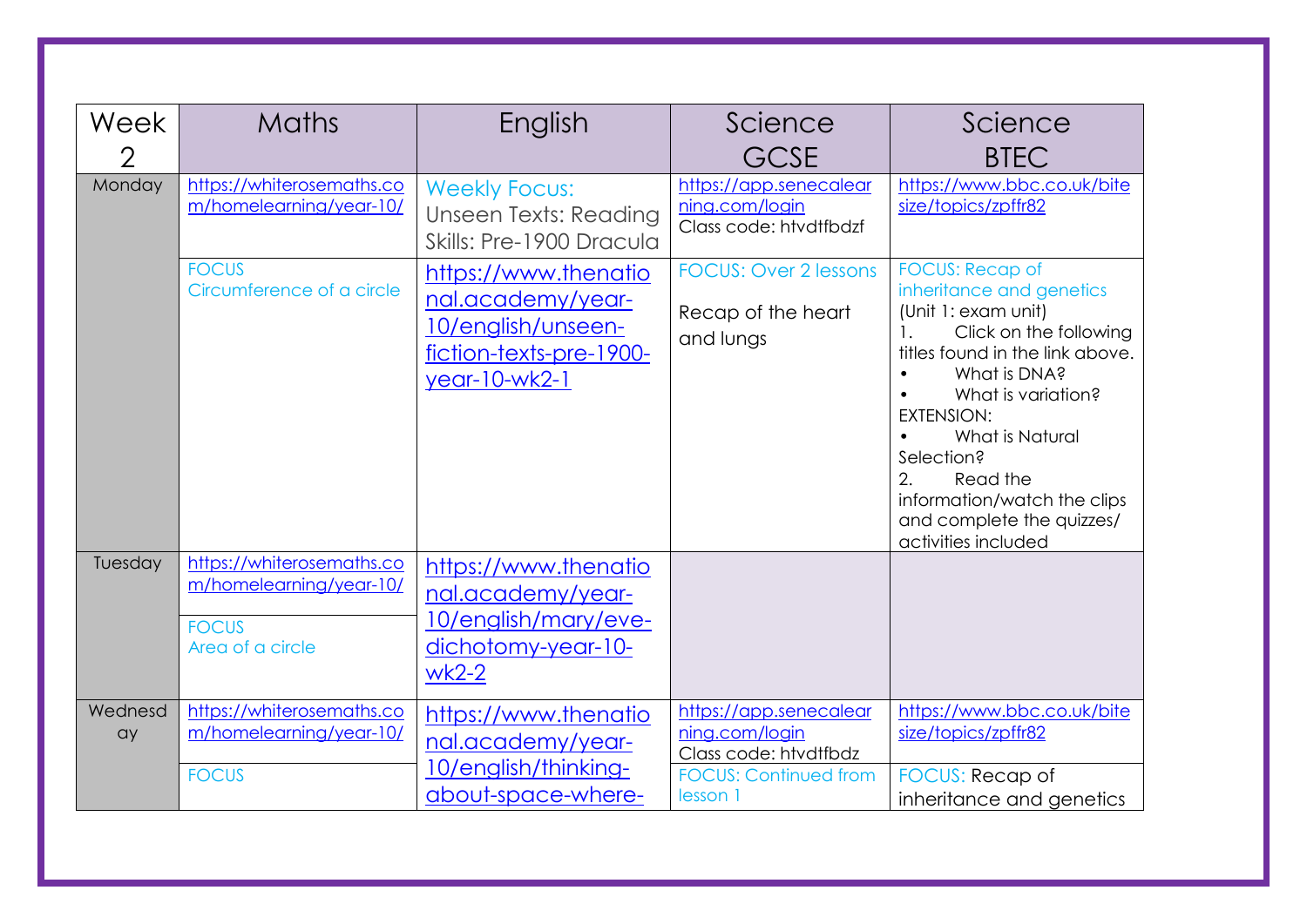| Thursday | Area of a sector<br>https://whiterosemaths.co                                                  | do-women-belong-<br>year-10-wk2-3                                                                                             | Recap of the heart and<br>lungs                                                                          | (Unit 1: exam unit)<br>2. Click on the<br>following title found<br>in the link above.<br>DNA: Revise and<br>Test<br>2. Read the<br>information/watch the<br>clips and complete the<br>online test.                     |
|----------|------------------------------------------------------------------------------------------------|-------------------------------------------------------------------------------------------------------------------------------|----------------------------------------------------------------------------------------------------------|------------------------------------------------------------------------------------------------------------------------------------------------------------------------------------------------------------------------|
|          | m/homelearning/year-10/<br><b>FOCUS</b><br>Length of an arc                                    | https://www.thenatio<br>nal.academy/year-<br>10/english/responding<br>-to-evaluation-<br><u>auestions-year-10-</u><br>$wk2-4$ |                                                                                                          |                                                                                                                                                                                                                        |
| Friday   | https://whiterosemaths.co<br>m/homelearning/year-10/<br><b>FOCUS</b><br>Friday maths challenge | https://www.thenatio<br>nal.academy/year-<br>10/english/evaluation-<br>writing-it-up-year-10-<br>$wk2-5$                      | https://app.senecalear<br>ning.com/login<br>Class code: htvdtfbdz<br><b>FOCUS:</b><br>Recap of digestion | https://app.senecalearni<br>ng.com/login<br>Class code: 5puwdcaajw<br><b>FOCUS:</b><br>Assessing knowledge<br>understanding of DNA<br>and inheritance<br>Follow the link above<br>2. Sign in<br>3. Join class with the |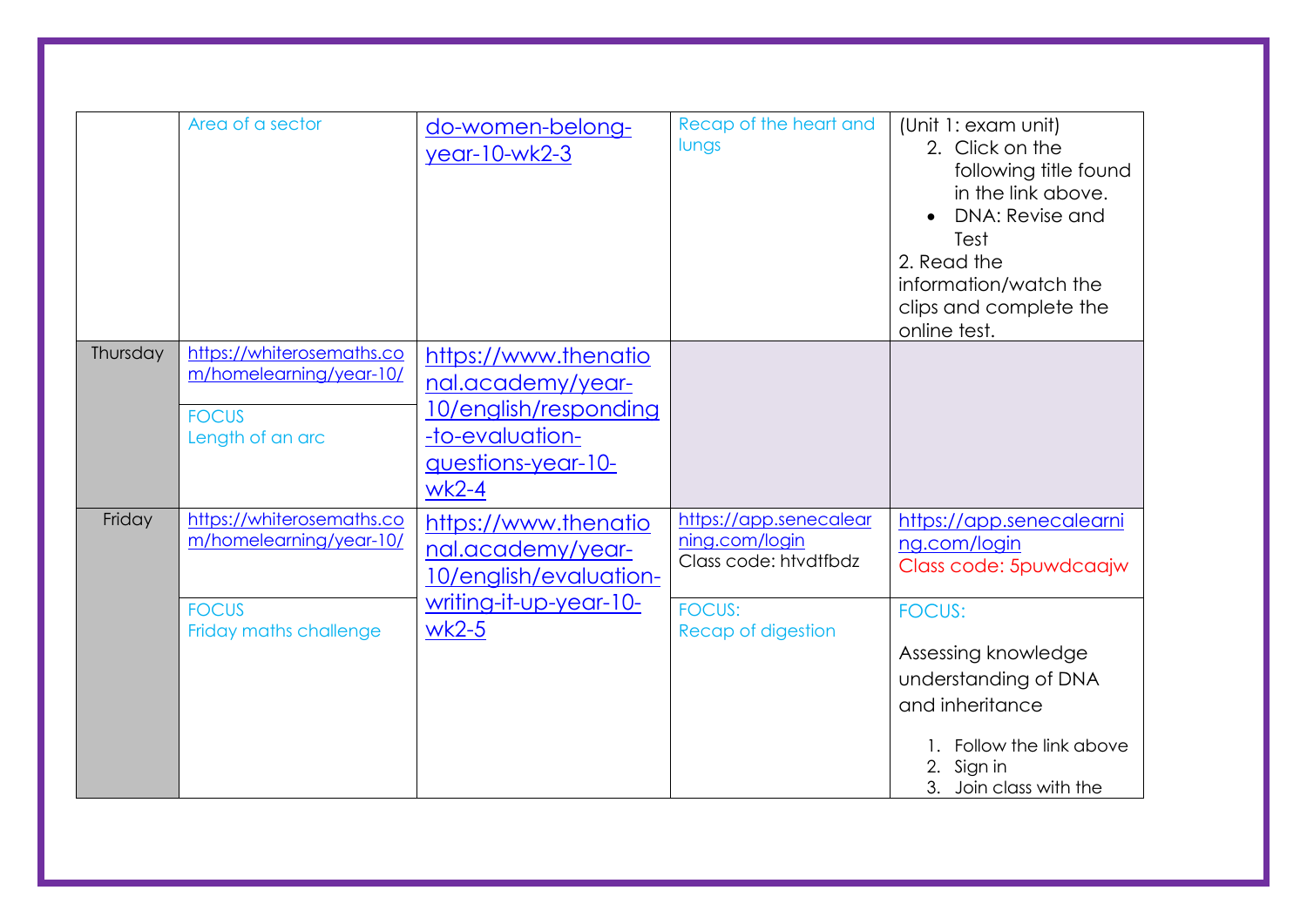|  |  | red code above           |
|--|--|--------------------------|
|  |  | Read the information and |
|  |  | complete the questions.  |

| Week<br>3     | <b>Maths</b>                                                                                                                                                | English                                                                                                                                   | Science<br><b>GCSE</b>                                            | Science<br><b>BTEC</b>                                             |
|---------------|-------------------------------------------------------------------------------------------------------------------------------------------------------------|-------------------------------------------------------------------------------------------------------------------------------------------|-------------------------------------------------------------------|--------------------------------------------------------------------|
| <b>Monday</b> | https://www.thenational.a<br>cademy/online-<br>classroom/year-<br>10/maths#subjects                                                                         | <b>Weekly Focus:</b><br><b>Unseen Texts: Reading</b><br>Skills: The Tiredness of<br>Rosabel                                               | https://app.senecale<br>arning.com/login<br>Class code: htvdtfbdz | https://app.senecalearni<br>ng.com/login<br>Class code: 5puwdcaajw |
|               | <b>FOCUS</b><br><b>Factorising quadratic</b><br>expressions                                                                                                 | https://www.thenatio<br>nal.academy/year-<br>10/english/approachi<br>ng-unseen-fiction-<br>$text$ -year-10-wk1-1                          | <b>FOCUS:</b><br>Recap of the nervous<br>system                   | <b>FOCUS:</b><br>Assessing knowledge<br>understanding of cells     |
| Tuesday       | https://www.thenational.a<br>cademy/online-<br>classroom/year-<br>10/maths#subjects<br><b>FOCUS</b><br><b>Factorising quadratic</b><br>expressions (past 2) | https://www.thenatio<br>nal.academy/year-<br>10/english/characteris<br><u>ation-types-and-</u><br>function-year-10-wk1-<br>$\overline{2}$ |                                                                   |                                                                    |
| Wednesd<br>ay | https://www.thenational.a<br>cademy/online-                                                                                                                 | https://www.thenatio                                                                                                                      | https://app.senecale<br>arning.com/login                          | https://app.senecalearni<br>ng.com/login                           |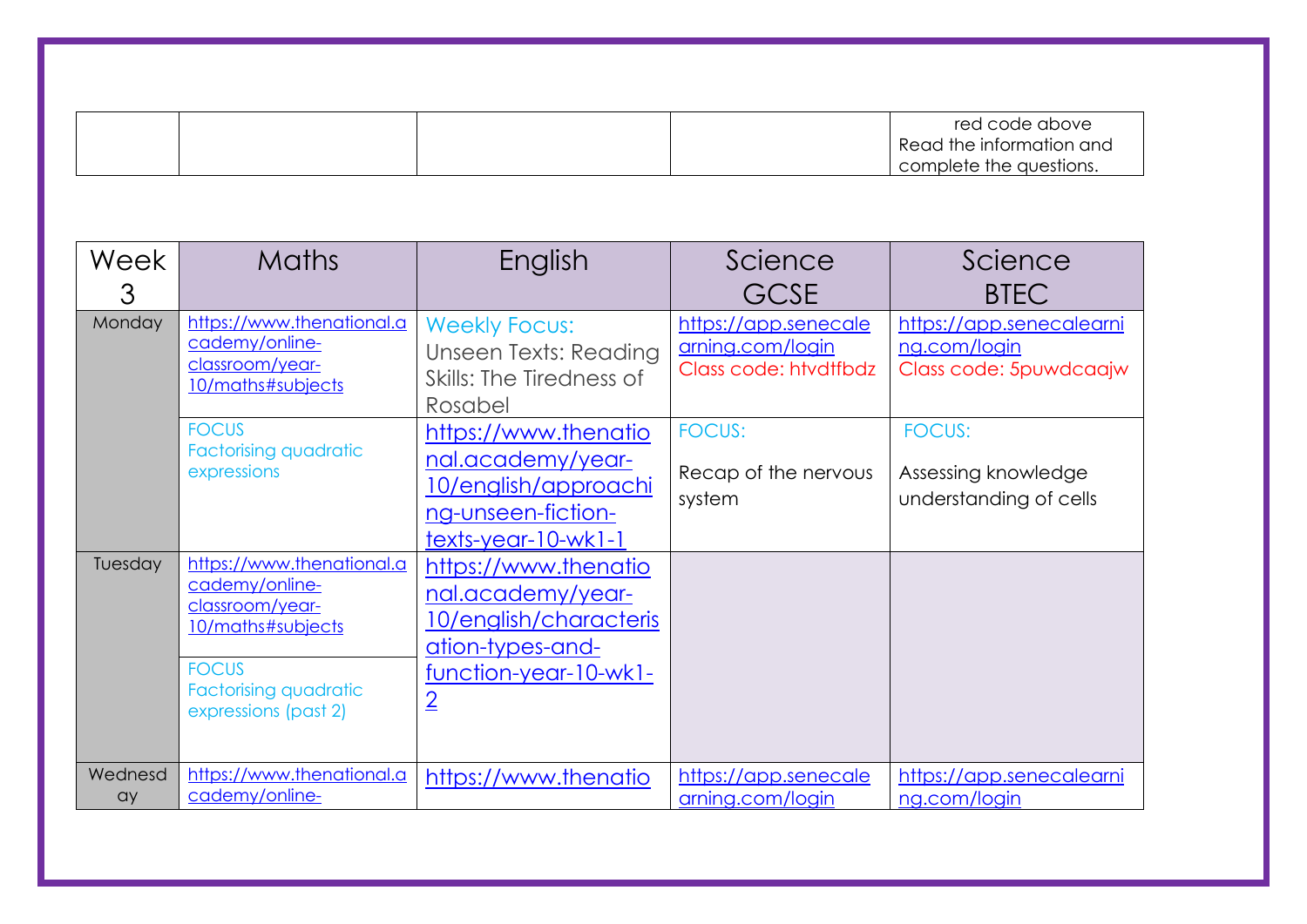|          | classroom/year-<br>10/maths#subjects<br><b>FOCUS</b><br>Solving equations                                                         | nal.academy/year-<br><u>10/english/language-</u><br>analysis-selection-of-<br>evidence-year-10-<br>$wk1-3$                | Class code: htvdtfbdz<br><b>FOCUS:</b><br>Recap of the<br>endocrine system                                                                                   | Class code: 5puwdcaajw<br><b>FOCUS:</b><br>Recap of the homeostasis<br>(nervous system)                                               |
|----------|-----------------------------------------------------------------------------------------------------------------------------------|---------------------------------------------------------------------------------------------------------------------------|--------------------------------------------------------------------------------------------------------------------------------------------------------------|---------------------------------------------------------------------------------------------------------------------------------------|
| Thursday | https://www.thenational.a<br>cademy/online-<br>classroom/year-<br>10/maths#subjects<br><b>FOCUS</b><br>Solving equations (part 2) | https://www.thenatio<br>nal.academy/year-<br>10/english/language-<br><u>analysis-analytical-</u><br>writing-year-10-wk1-4 |                                                                                                                                                              |                                                                                                                                       |
| Friday   | https://www.thenational.a<br>cademy/online-<br>classroom/year-<br>10/maths#subjects<br><b>FOCUS</b><br>Representing inequalities  | https://www.thenatio<br>nal.academy/year-<br>10/english/analysing-<br>structural-features-<br>year-10-wk1-5               | https://app.senecale<br>arning.com/login<br>Class code: htvdtfbdz<br><b>FOCUS:</b><br>Recap of DNA and<br>inheritance<br>(Extension: Mitosis and<br>Meiosis) | https://app.senecalearni<br>ng.com/login<br>Class code: 5puwdcaajw<br><b>FOCUS:</b><br>Recap of the homeostasis<br>(endocrine system) |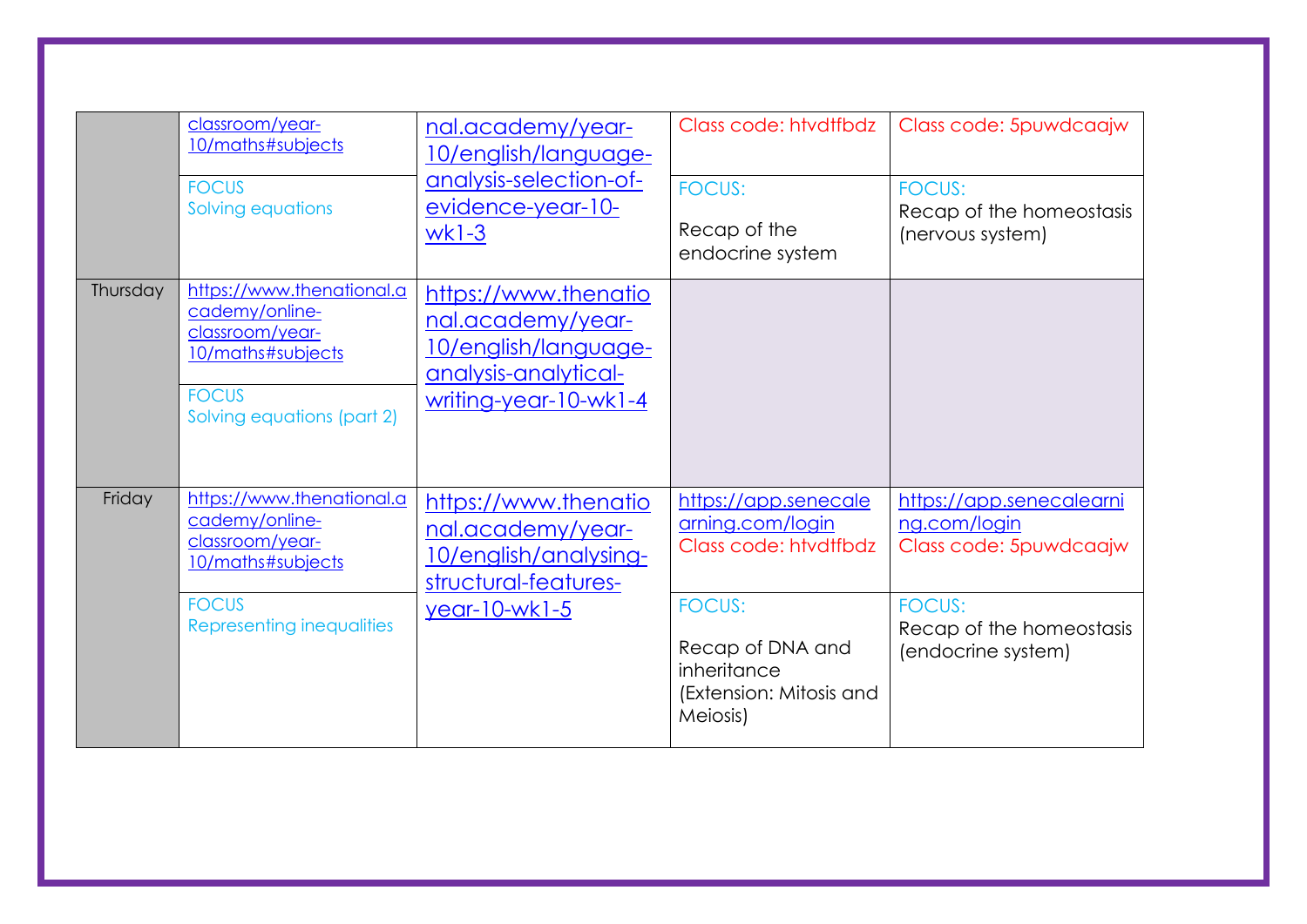| Week 1-<br>Options | Computing                                              | Art                           | Construction                        | <b>PE</b>                                                | Food                                | Childcare              |
|--------------------|--------------------------------------------------------|-------------------------------|-------------------------------------|----------------------------------------------------------|-------------------------------------|------------------------|
| Lesson 1           | https://www.bbc.co.https://www.bbc. https://m.youtube. |                               |                                     | https://www.bbc.co.https://www.bbc.co.https://www.cra    |                                     |                        |
|                    | uk/bitesize/guides/z                                   |                               | co.uk/bitesize/gui com/watch?v=Zolj | uk/bitesize/guides/z                                     | uk/bitesize/guides/z8 wshawacademy  |                        |
|                    | bfny4j/revision/1                                      | des/z3dthv4/revisi lajYZUE    |                                     | q3sbk7/revision/1                                        | rqw6f/revision/1                    | org.uk/Academi         |
|                    |                                                        | on/1                          |                                     |                                                          |                                     | c_Year_2017_-          |
|                    |                                                        |                               |                                     |                                                          |                                     | 2018/Year_11/G         |
|                    |                                                        |                               |                                     |                                                          |                                     | <b>CSE Child Devel</b> |
|                    |                                                        |                               |                                     |                                                          |                                     | opment_workbo          |
|                    |                                                        |                               |                                     |                                                          |                                     | ok_1.pdf               |
|                    | <b>Systems</b>                                         | <sup>2</sup> ainting          | SUSTAINABILITY (2/3 Skeletal System |                                                          | Food and nutrition                  | Family types -         |
|                    | architecture:                                          |                               | slides)                             | How many                                                 | for good health                     | <b>Nuclear Family</b>  |
|                    | • What is                                              |                               | $\bullet$ Why is it                 | bones are the                                            |                                     |                        |
|                    | systems                                                |                               | important to                        | human body?                                              |                                     |                        |
|                    | architecture?                                          |                               | create                              | How many                                                 |                                     |                        |
|                    | • What is the                                          |                               | sustainable                         | functions does                                           |                                     |                        |
|                    | fetch decode                                           |                               | forests?                            | the skeletal                                             |                                     |                        |
|                    | and execute                                            |                               | How are                             | system have?                                             |                                     |                        |
|                    | cycle?                                                 |                               | they created to                     | • What are the                                           |                                     |                        |
|                    |                                                        |                               | ensure trees are                    | functions of the                                         |                                     |                        |
|                    |                                                        |                               | replaced?                           | skeletal system?                                         |                                     |                        |
| Lesson 2           | https://www.bbc.co.https://www.bbc. https://www.youtu  |                               |                                     | https://www.bbc.co.                                      | .https://www.bbc.co.https://www.cra |                        |
|                    | uk/bitesize/guides/z                                   |                               |                                     | co.uk/bitesize/gui be.com/watch?v=tluk/bitesize/guides/z | uk/bitesize/guides/z                | wshawacademy           |
|                    | d4r97h/revision/1                                      | des/zc7sfrd/revisiovY26Bjlpng |                                     | pkr82p/revision/1                                        | qj66yc/revision/1                   | org.uk/Academi         |
|                    |                                                        | n/1                           |                                     |                                                          |                                     | c Year 2017 -          |
|                    |                                                        |                               |                                     |                                                          |                                     | 2018/Year 11/G         |
|                    |                                                        |                               |                                     |                                                          |                                     | <b>CSE Child Devel</b> |
|                    |                                                        |                               |                                     |                                                          |                                     | opment workbo          |
|                    |                                                        |                               |                                     |                                                          |                                     | ok 1.pdf               |
|                    | Memory:                                                | Drawing                       | RECYCLING (2/3                      | Muscular System                                          | Energy and                          | <b>Extended and</b>    |
|                    | What is                                                |                               | slides)                             | What are                                                 | nutrients                           | single parent          |
|                    | primary                                                |                               | What is<br>$\bullet$                | different types of                                       |                                     | family                 |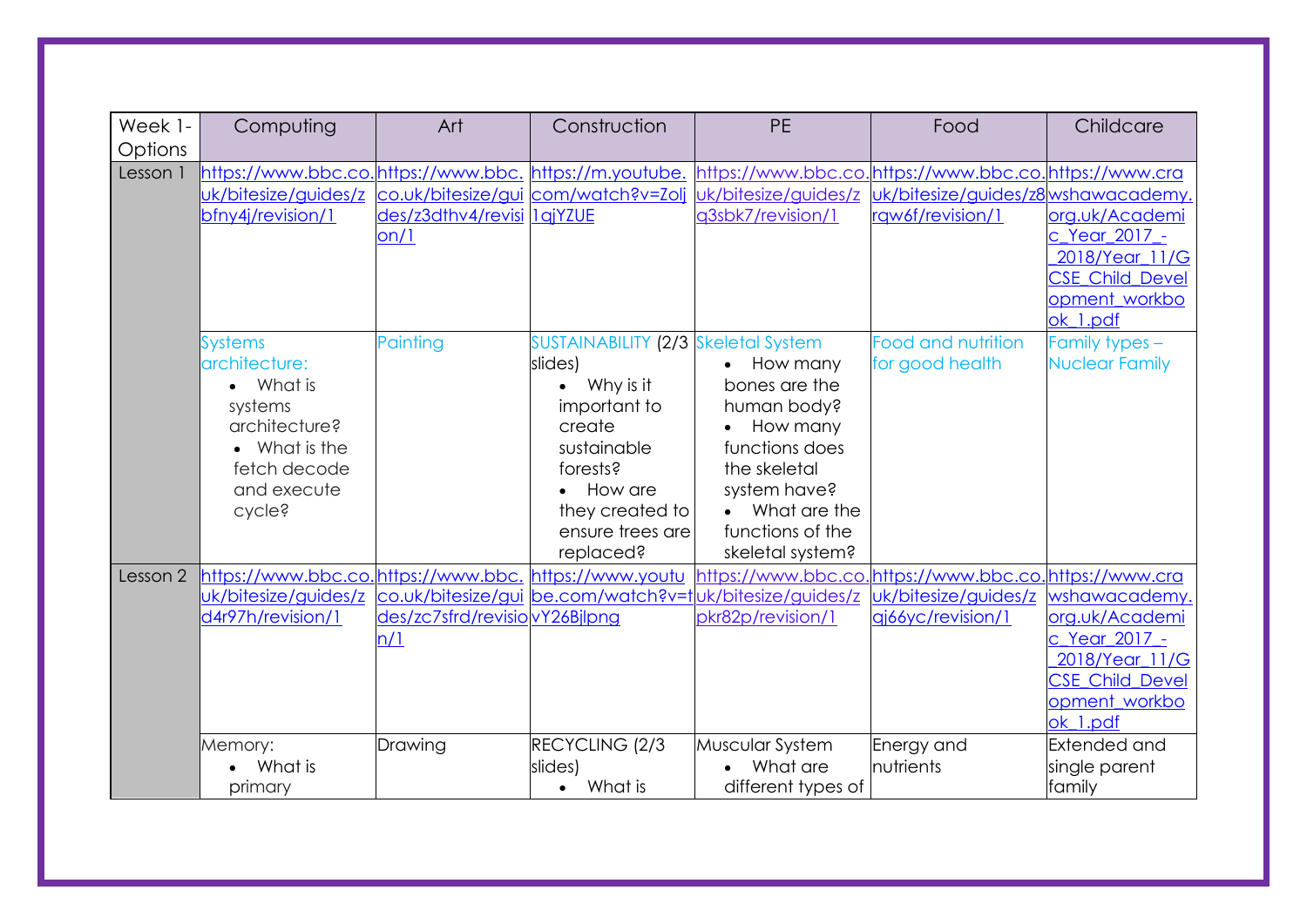|          | memory?<br>• What are the<br>functions of<br>primary<br>memory? |                              | upcycling<br>What is<br>downcycling?<br>How can we<br>employ these<br>methods in the<br>construction<br>business? | muscles.<br>What are the<br>functions of the<br>muscular<br>system? |                                                        |                        |
|----------|-----------------------------------------------------------------|------------------------------|-------------------------------------------------------------------------------------------------------------------|---------------------------------------------------------------------|--------------------------------------------------------|------------------------|
| Lesson 3 | https://www.bbc.co.https://www.bbc.https://www.youtu            |                              |                                                                                                                   |                                                                     | https://www.thenati https://www.bbc.co.https://www.cra |                        |
|          | uk/bitesize/guides/z6co.uk/bitesize/gui be.com/watch?v=         |                              |                                                                                                                   |                                                                     | onal.academy/onlin uk/bitesize/guides/zt wshawacademy. |                        |
|          | 7j2nb/revision/1                                                | des/zc7mng8/revi LLofmnlldzs |                                                                                                                   |                                                                     | w3y4j/revision/1                                       | org.uk/Academi         |
|          |                                                                 | sion/1                       |                                                                                                                   | classroom/pe#subje                                                  |                                                        | c Year 2017 -          |
|          |                                                                 |                              |                                                                                                                   | <u>cts</u>                                                          |                                                        | 2018/Year 11/G         |
|          |                                                                 |                              |                                                                                                                   |                                                                     |                                                        | <b>CSE Child Devel</b> |
|          |                                                                 |                              |                                                                                                                   |                                                                     |                                                        | opment workbo          |
|          |                                                                 |                              |                                                                                                                   |                                                                     |                                                        | ok 1.pdf               |
|          | Storage:                                                        | Developing                   | RAINFORESTS OF                                                                                                    | <b>Practical session</b>                                            | Water and fibre                                        | Foster and             |
|          | • What do                                                       | ideas                        | THE WORLD (2/3                                                                                                    | $\bullet$ Take part in a                                            |                                                        | adoptive family        |
|          | computers need                                                  |                              | slides)                                                                                                           | live fitness                                                        |                                                        |                        |
|          | to store?                                                       |                              | What are                                                                                                          | session.                                                            |                                                        |                        |
|          | • What is the                                                   |                              | the three main                                                                                                    | • After the                                                         |                                                        |                        |
|          | purpose of                                                      |                              | types of forest?                                                                                                  | session write                                                       |                                                        |                        |
|          | secondary<br>storage?                                           |                              | Where do                                                                                                          | down how you<br>feel both                                           |                                                        |                        |
|          |                                                                 |                              | we commonly<br>pine the pint                                                                                      | physically and                                                      |                                                        |                        |
|          |                                                                 |                              | used in                                                                                                           | mentally.                                                           |                                                        |                        |
|          |                                                                 |                              | conctruction?                                                                                                     | Think about                                                         |                                                        |                        |
|          |                                                                 |                              |                                                                                                                   | how taking part                                                     |                                                        |                        |
|          |                                                                 |                              |                                                                                                                   | in a fitness session                                                |                                                        |                        |
|          |                                                                 |                              |                                                                                                                   | can improve                                                         |                                                        |                        |
|          |                                                                 |                              |                                                                                                                   | your mental                                                         |                                                        |                        |
|          |                                                                 |                              |                                                                                                                   | health.                                                             |                                                        |                        |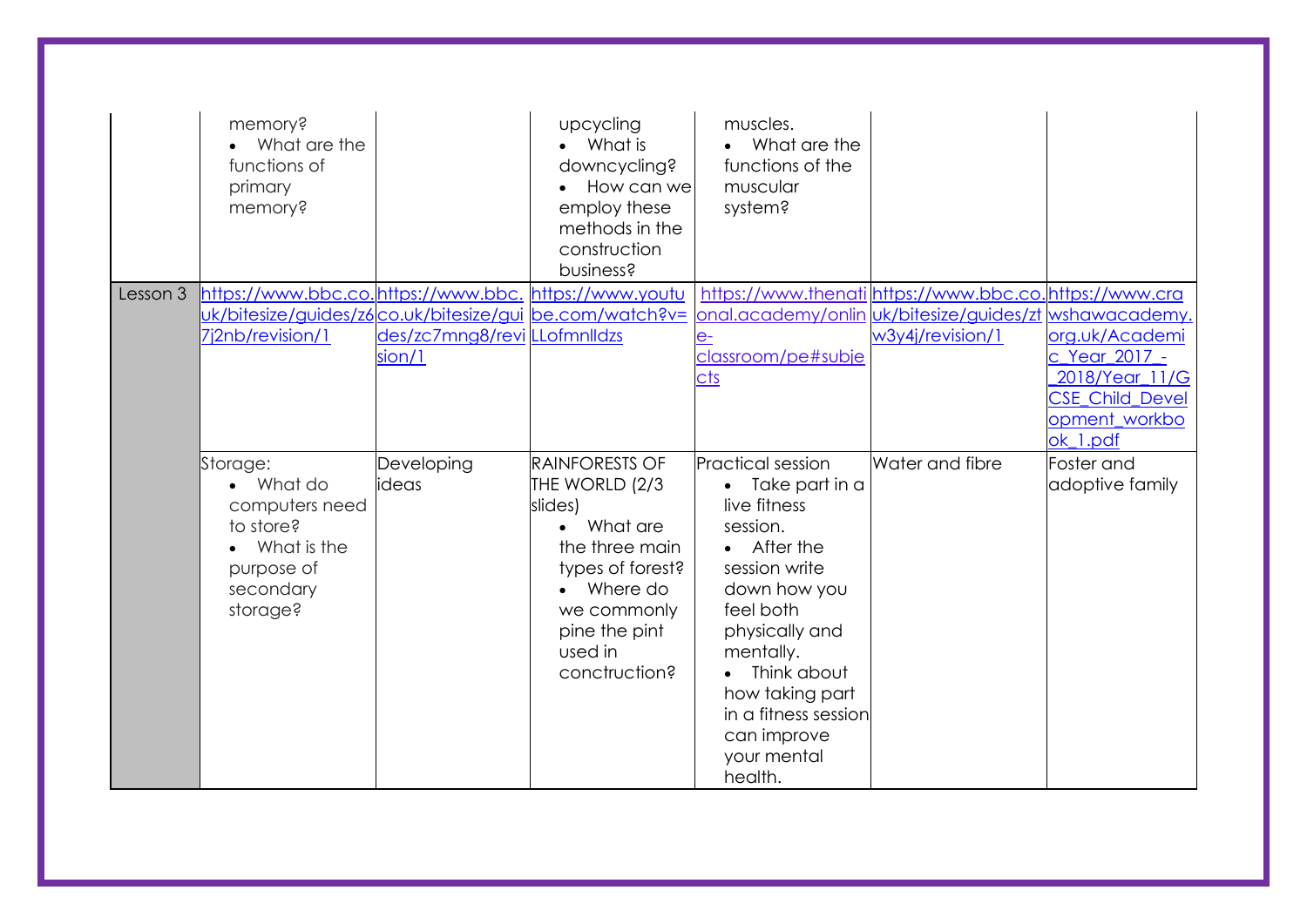| Lesson 4 | des/zwk82nb/revisg5JKRdHg6o<br>ion/1 |                                                                                                                                                                                                 | classroom/pe#subje<br><u>cts</u>                                                                                                                                                | https://www.bbc. https://www.youtu https://www.thenati https://www.bbc.co.https://www.cra<br>co.uk/bitesize/gui be.com/watch?v=ronal.academy/onlin uk/bitesize/guides/zkwshawacademy.<br>s8jty/revision/1 | org.uk/Academi<br>c Year 2017 -<br>2018/Year_11/G<br><b>CSE Child Devel</b><br>opment_workbo<br>ok 1.pdf |
|----------|--------------------------------------|-------------------------------------------------------------------------------------------------------------------------------------------------------------------------------------------------|---------------------------------------------------------------------------------------------------------------------------------------------------------------------------------|-----------------------------------------------------------------------------------------------------------------------------------------------------------------------------------------------------------|----------------------------------------------------------------------------------------------------------|
|          | Responding to<br>stimuli             | WHAT DO NATURAL Practical session<br>WOODS LOOK<br>LIKE? (2/3 slides)<br>Identify 6<br>$\bullet$<br>natural<br>hardwood and<br>6 softwoods<br>Identify<br>what they are<br>commonly used<br>for | Take part in a<br>$\bullet$<br>live fitness<br>session.<br>Think about<br>how taking part<br>in sport can have<br>a positive effect<br>on general<br>health and well-<br>being. | Food provenance                                                                                                                                                                                           | Single parent<br>family and<br>shared care                                                               |

| Week 2-<br>Options | Computing                                                                                                                                                | Art                        | Construction                                                                                                 | <b>PE</b>                | Food                  |
|--------------------|----------------------------------------------------------------------------------------------------------------------------------------------------------|----------------------------|--------------------------------------------------------------------------------------------------------------|--------------------------|-----------------------|
| Lesson             | https://www.bbc.co.uk https://www.bbc.co.uk http://www.technologys https://www.bbc.co.uhttps://www.bbc.co.<br>/bitesize/guides/zvspfc<br>$w$ /revision/1 | 7/revision/1               | /bitesize/guides/z2hp3k tudent.com/pdf14/post k/bitesize/guides/z9n6 uk/bitesize/guides/zdj<br>er_woods2.pdf | sg8/revision/1           | vgdm/revision/1       |
|                    | Wired and wireless<br><b>Inetworks</b><br>What are the                                                                                                   | <b>Finding inspiration</b> | HARDWOODS and<br><b>SOFTWOODS</b><br>Recreate the                                                            | Cardiovascular<br>System | <b>Food labelling</b> |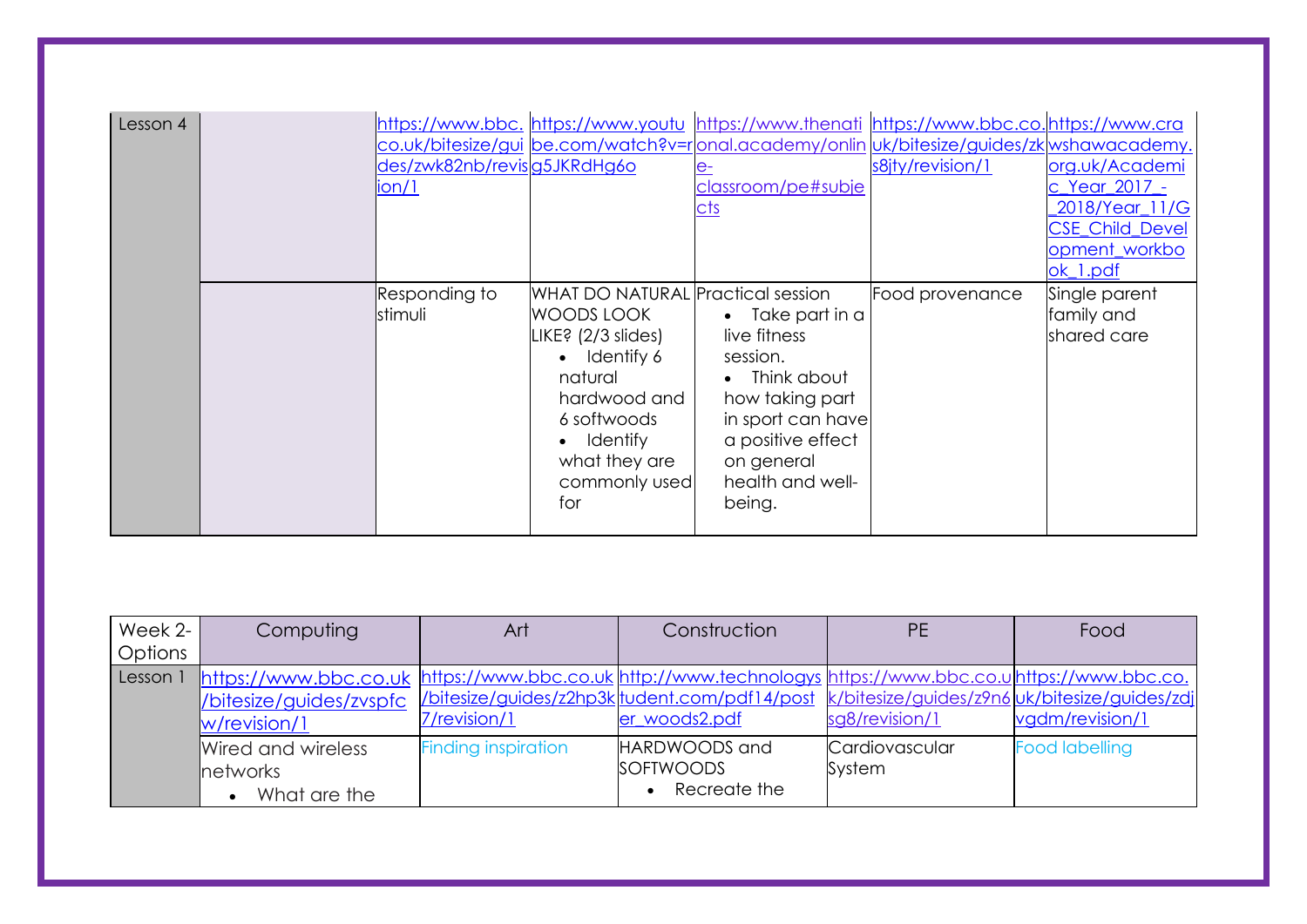|          | benefits of<br>networking<br>computers?<br>Do applications<br>need networks?                                                             |                                                          | poster showing 3<br>types of each<br>Where does it<br>usually come from?<br>What is it<br>commonly used for?                                                                     | Name the<br>parts of the heart.<br>What are the<br>three main<br>functions of the<br>cardiovascular<br>system?                                     |                                              |
|----------|------------------------------------------------------------------------------------------------------------------------------------------|----------------------------------------------------------|----------------------------------------------------------------------------------------------------------------------------------------------------------------------------------|----------------------------------------------------------------------------------------------------------------------------------------------------|----------------------------------------------|
| Lesson 2 | https://www.bbc.co.uk<br>/bitesize/guides/zr3yb82<br>/revision/1                                                                         | /revision/1                                              | https://www.bbc.co.uk http://www.technologys https://www.bbc.co.u https://www.bbc.co.<br>/bitesize/guides/z8pfcj6 tudent.com/joints/forest<br>3a.html                            | k/bitesize/guides/ztkr8 uk/bitesize/guides/zg<br>2p/revision/1                                                                                     | vnpbk/revision/1                             |
|          | Network topologies,<br>protocols and layers:<br>What are<br>topologies?<br>Can topologies be<br>different?<br>What is<br>encryption?     | <b>Experimenting with</b><br>materials and<br>techniques | <b>PREPARATION OF</b><br><b>TIMBER</b><br>• How do we get<br>from a tree in rain<br>forest to your local<br>DIY shop?<br>How is it<br>transported and<br>processed or<br>shaped? | <b>Respiratory system</b><br>• What is the<br>respiratory system<br>made up of?<br>What are the<br>main functions of<br>the respiratory<br>system? | Vegetarians and<br>vegans                    |
| Lesson 3 | https://www.bbc.co.uk<br>/bitesize/guides/zj89dxs<br>/revision/1                                                                         | /bitesize/guides/z8sv97<br>h/revision/1                  | https://www.bbc.co.uk http://www.technologys https://www.thenatio<br>tudent.com/joints/wdpr<br>ocess1.html                                                                       | nal.academy/online-<br>classroom/pe#subjec t33k7/revision/1                                                                                        | https://www.bbc.co.<br>uk/bitesize/guides/zp |
|          | System security<br>• What are the<br>principles associated<br>with networks?<br>What are the<br>risks associated with<br>using networks? | Recording and<br>observing                               | <b>RAW MATERIAL TO</b><br>PRODUCT<br>Reproduce this<br>poster using your<br>own images and<br>descriptions of each<br>stage of the process                                       | <b>Practical session</b><br>Take part in a<br>live fitness session<br>After the<br>session how has<br>your breathing<br>changed, think             | Macronutrients                               |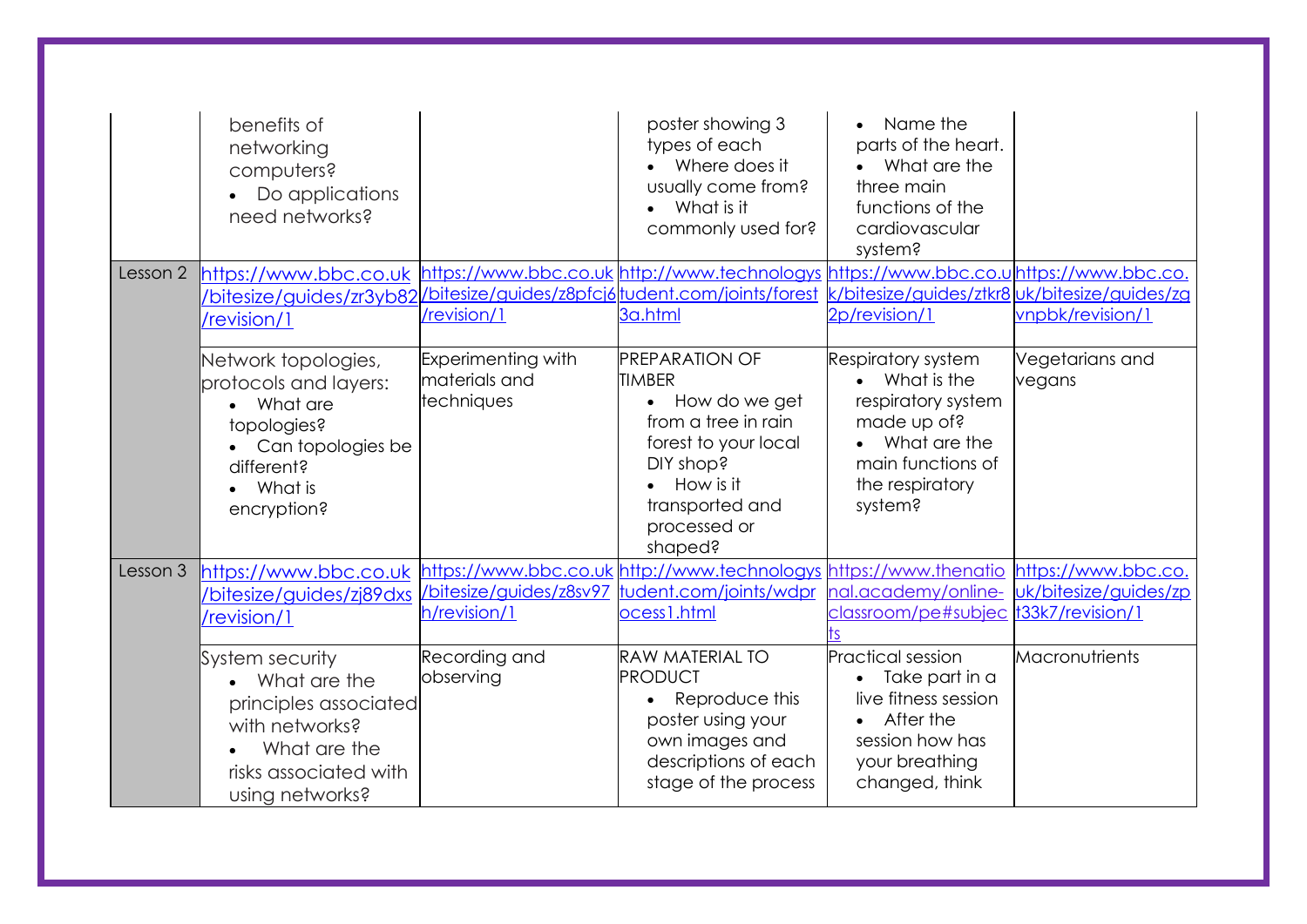|          |                                      |                                                                                                                                                                                                                                                                                                                                                                                           | about the effect it<br>has on your<br>respiratory<br>system.                                                                                                                                                                                                                                                                                                                                       |                |
|----------|--------------------------------------|-------------------------------------------------------------------------------------------------------------------------------------------------------------------------------------------------------------------------------------------------------------------------------------------------------------------------------------------------------------------------------------------|----------------------------------------------------------------------------------------------------------------------------------------------------------------------------------------------------------------------------------------------------------------------------------------------------------------------------------------------------------------------------------------------------|----------------|
| Lesson 4 | m/revision/1<br>Annotating your work | https://www.bbc.co.uk http://www.technologys https://www.thenatio https://www.bbc.co.<br>bitesize/guides/zgtngd tudent.com/joints/timbe  nal.academy/online-  uk/bitesize/guides/zn<br>r <sub>2.html</sub><br>Preparation of timber<br>boards<br>Describe how we<br>$\bullet$<br>prepare boards prior<br>to use<br>What materials<br>do we need to<br>ensure they are<br>square and true? | classroom/pe#subjec ngahv/revision/1<br><b>Practical session</b><br>• Before the<br>session take your<br>pulse and record<br>how many times it<br>beats in a<br>minute.<br>Take part in a<br>live fitness session<br>After the<br>session take your<br>pulse again, look<br>at the different<br>heart rate and<br>Think about the<br>effects this session<br>has on your cardio<br>vascular system | Macronutrients |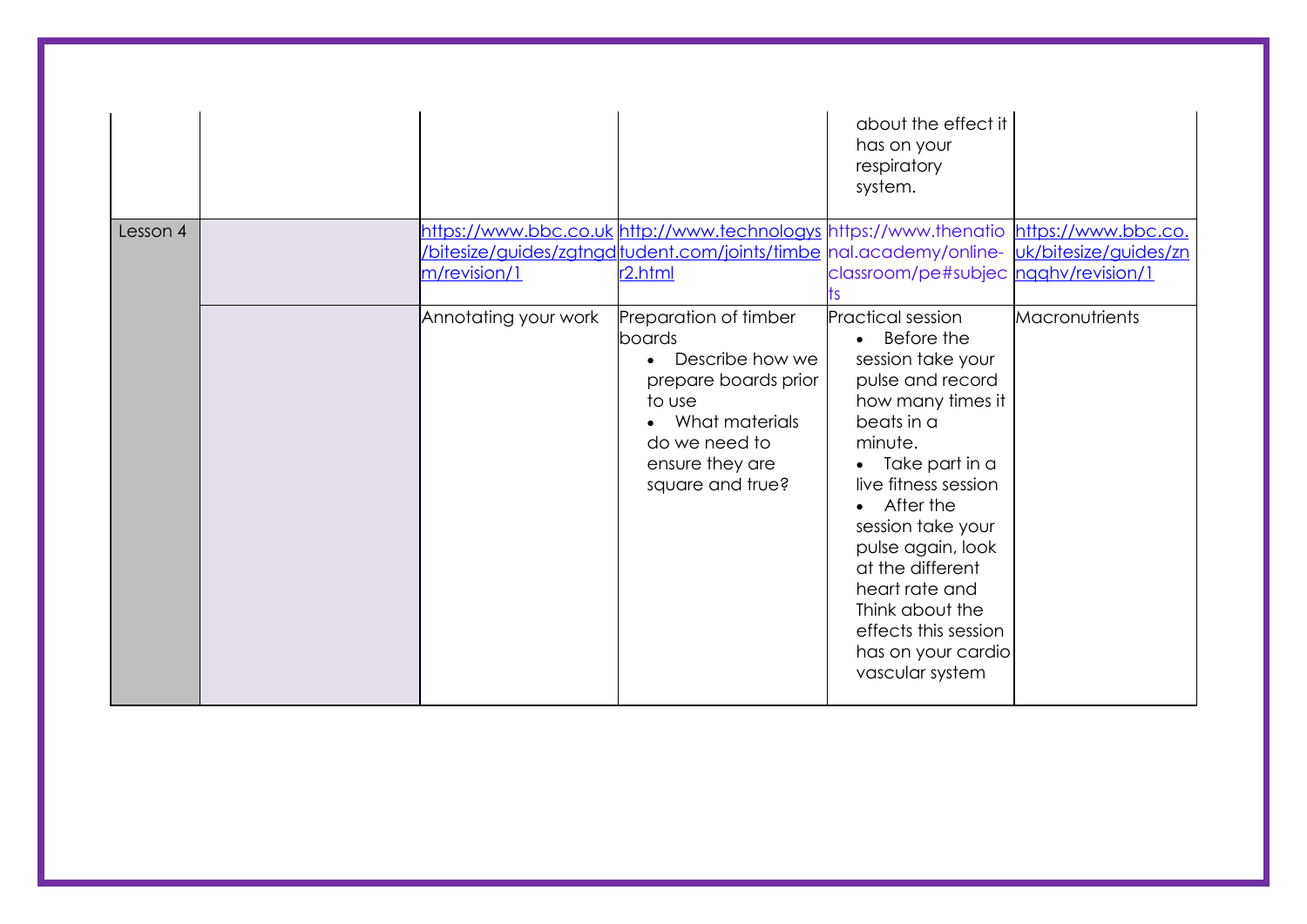| Week 3<br>Options | Computing                                                                                                                                | Art                                                    | Construction                                                                                                                                                                                                                              | <b>PE</b>                                                                                                                                                                       | Food                                         | Childcare                                                                                                                                                                     |
|-------------------|------------------------------------------------------------------------------------------------------------------------------------------|--------------------------------------------------------|-------------------------------------------------------------------------------------------------------------------------------------------------------------------------------------------------------------------------------------------|---------------------------------------------------------------------------------------------------------------------------------------------------------------------------------|----------------------------------------------|-------------------------------------------------------------------------------------------------------------------------------------------------------------------------------|
| Lesson 1          | https://www.bbc.c <sup>lhttps://www.bbc.clhttp://www.technol</sup><br>o.uk/bitesize/guide<br>s/zmgw7p3/revisio<br>n/1                    | s/zymtv9q/revision/ ts/timber4.html                    | o.uk/bitesize/guide logystudent.com/joinlo.uk/bitesize/guide co.uk/bitesize/gui hawacademy.org                                                                                                                                            | https://www.bbc.c https://www.bbc. https://www.craws<br>s/zyp6sg8/revision/                                                                                                     | on/1                                         | des/z7fw7p3/revisiuk/Academic_Yea<br>$2017 -$<br>2018/Year_11/chil<br>dev revision bo<br>oklet.pdf                                                                            |
|                   | Systems software:<br>• What<br>software controls<br>a computer?<br>What<br>software is<br>needed to<br>maintain a<br>computer<br>system? | Analysing and<br>evaluating                            | <b>VENEERS</b><br>What are<br>veneers and<br>what are they<br>used for?<br>How to we<br>produce them?                                                                                                                                     | Diet and nutrition<br>What are<br>the seven main<br>food groups?<br>• What does<br>each food<br>group do for my<br>pody?<br>In what<br>foods will I find<br>each food<br>group? | <b>Factors affecting</b><br>food choice      | <b>REVISION</b><br>$Pre -$<br>conceptual care                                                                                                                                 |
| Lesson 2          | https://www.bbc.clhttps://www.bbc.clhttp://www.technol<br>s/zhx26yc/revision/<br>Ethical, legal,<br>cultural and<br>environmental        | Presenting your<br>personal intentions<br>and response | <u>o.uk/bitesize/guide 0.uk/bitesize/guide  ogystudent.com/des o.uk/bitesize/guide  co.uk/bitesize/gui  hawacademy.org.</u><br>s/zpcndxs/revision/   ignpro/mboard1.ht<br><b>MAN MADE</b><br><b>BOARDS</b><br>Identify 6 man<br>$\bullet$ | https://www.bbc.c https://www.bbc.<br>s/z367tyc/revision/1<br>Short term effects<br>of exercise<br>• What are                                                                   | on/1<br>Food allergy and<br>food intolerance | https://www.craws<br>I des/z23yfcw/revisi uk/Academic_Yea<br>$2017 -$<br>2018/Year 11/chil<br>d dev revision bo<br>oklet.pdf<br><b>REVISION</b><br>Feet to foot in the<br>bed |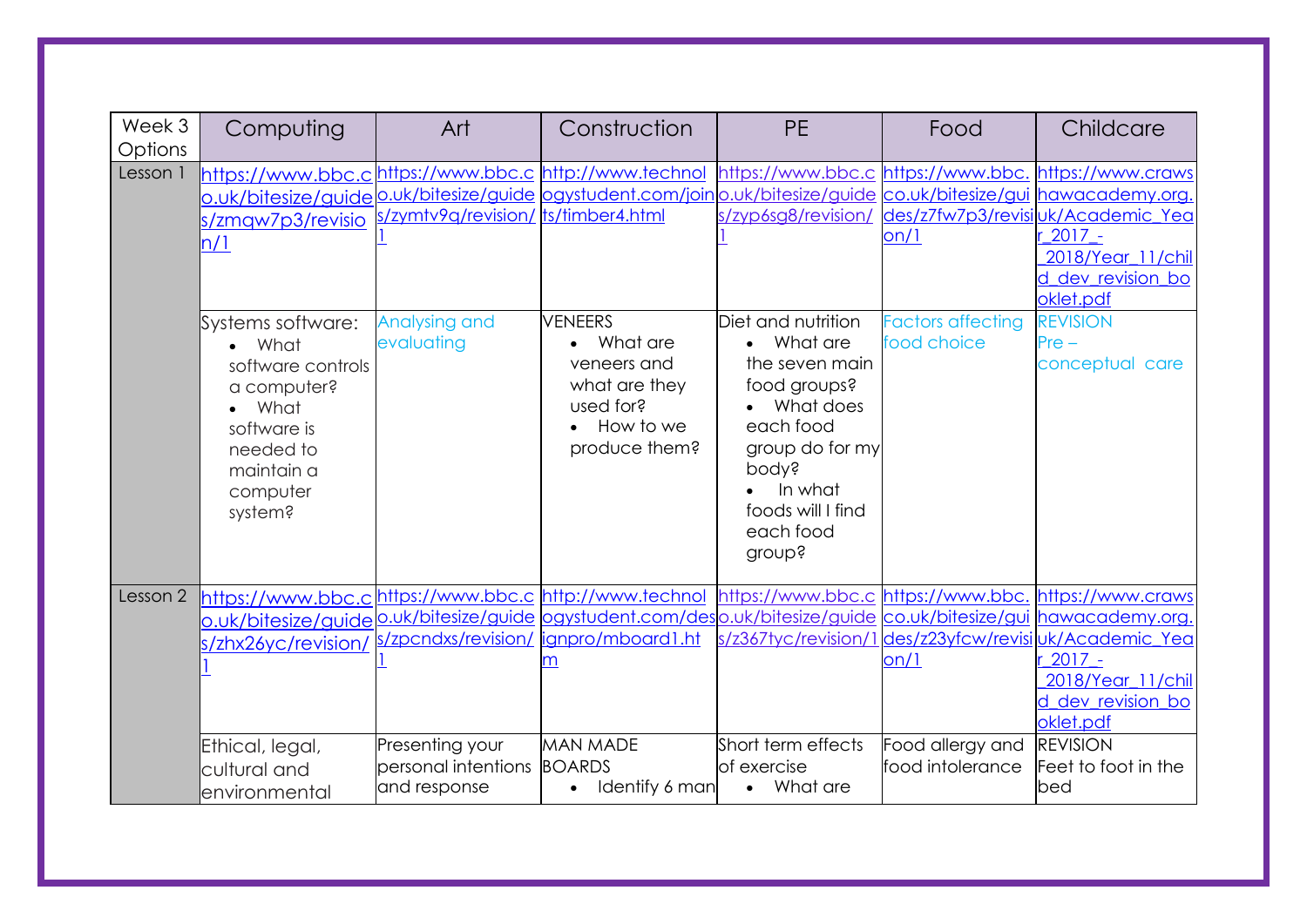|          | concerns:<br>• What<br>impacts have<br>been attributed<br>to computers?<br>Can these<br>impacts affect<br>beople?                                                                                 |                            | made boards<br>Explain what<br>they are made<br>from<br>Give<br>examples of<br>where they are<br>used in the<br>construction<br>industry                                  | the short-term<br>effects of<br>exercise on the<br>four body<br>systems we<br>have already<br>studied?                                                                                                                                                  |                    |                                                                                    |
|----------|---------------------------------------------------------------------------------------------------------------------------------------------------------------------------------------------------|----------------------------|---------------------------------------------------------------------------------------------------------------------------------------------------------------------------|---------------------------------------------------------------------------------------------------------------------------------------------------------------------------------------------------------------------------------------------------------|--------------------|------------------------------------------------------------------------------------|
| Lesson 3 | https://www.bbc.clhttps://www.bbc.clhttp://www.technol<br>s/z4rbcj6/revision/1                                                                                                                    | <u>/  </u>                 | <u>o.uk/bitesize/guide 0.uk/bitesize/guide  ogystudent.com/join ional.academy/onl co.uk/bitesize/gui  hawacademy.org.</u><br>s/z83g8mn/revision  ts/hardwoods1.html       | https://www.thenathttps://www.bbc. https://www.craws<br>ine-<br>classroom/pe#subj on/1<br>ects                                                                                                                                                          | des/z77v3k7/revisi | uk/Academic Yea<br>$2017 -$<br>2018/Year 11/chil<br>d dev revision bo<br>oklet.pdf |
|          | Computational<br>thinking:<br>• Although<br>computers can<br>solve problems,<br>what is the first<br>step in the<br>process?<br>• What do we<br>mean by the<br>term<br>computational<br>thinking? | Creating a design<br>brief | <b>HARDWOODS</b><br>What is a<br>hardwood?<br>What are the<br>common properties<br>of hardwoods?<br>Name 6 hardwoods<br>and explain what<br>they are commonly<br>used for | <b>Practical session</b><br>Take part in<br>a live fitness<br>session<br>• After the<br>session record<br>how your arms<br>and legs felt<br>when<br>performing<br>each exercise<br>and as the<br>session<br>contiued.<br>Think about<br>what effect the | Food safety 1      | <b>REVISION</b><br>Suitable clothing<br>when putting a<br>baby to bed              |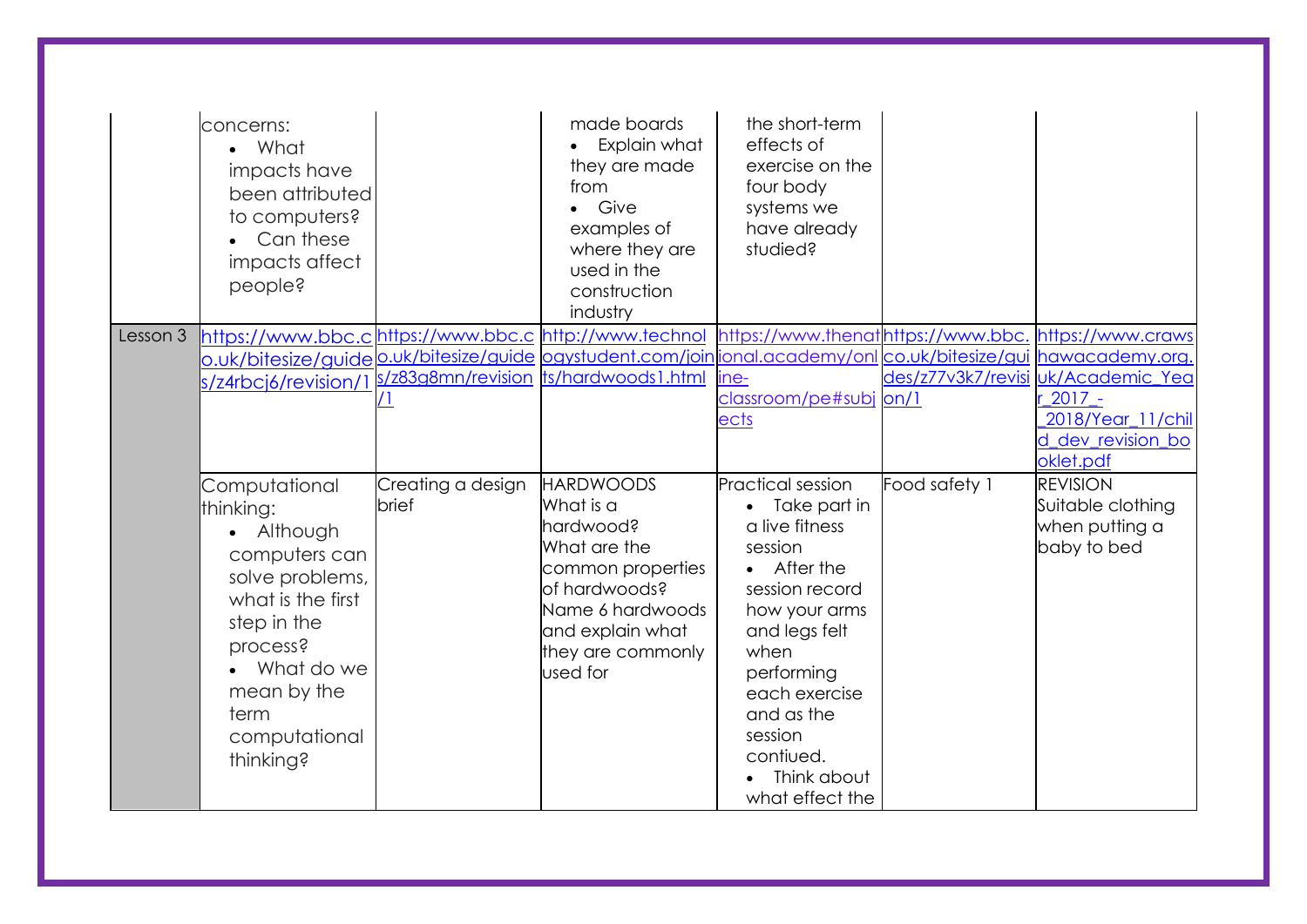|          |                                        |                                                                                                                                                                                                  | session has on<br>your muscular<br>system.                                                                                                                                                                                                                                                      |               |                                                                                                       |
|----------|----------------------------------------|--------------------------------------------------------------------------------------------------------------------------------------------------------------------------------------------------|-------------------------------------------------------------------------------------------------------------------------------------------------------------------------------------------------------------------------------------------------------------------------------------------------|---------------|-------------------------------------------------------------------------------------------------------|
| Lesson 4 | s/zyv397h/revision/ ts/softwoods1.html | https://www.bbc.c http://www.technol https://www.thenathttps://www.bbc. https://www.craws<br><u>o.uk/bitesize/guide ogystudent.com/join ional.academy/onl co.uk/bitesize/gui hawacademy.org.</u> | ine-<br>classroom/pe#subj on/1<br>ects                                                                                                                                                                                                                                                          |               | des/zndnsrd/revisi uk/Academic Yea<br>$2017 -$<br>2018/Year 11/chil<br>d dev revision bo<br>oklet.pdf |
|          | Analytical<br>drawing                  | <b>SOFTWOODS</b><br>What is a softwood?<br>What are the<br>common properties<br>lof softwoods?<br>Name 6 softwoods<br>and explain what<br>they are commonly<br>used for                          | <b>Practical session</b><br>• Take part in<br>a live fitness<br>session.<br>• Think back<br>over the last<br>three weeks<br>and then<br>record any<br>differences you<br>have noticed in<br>your body or<br>mood from<br>taking part in at<br>least two fitness<br>sessions during<br>the week. | Food safety 2 | <b>REVISION</b><br>Risk assessing the<br>home to prepare<br>for a baby                                |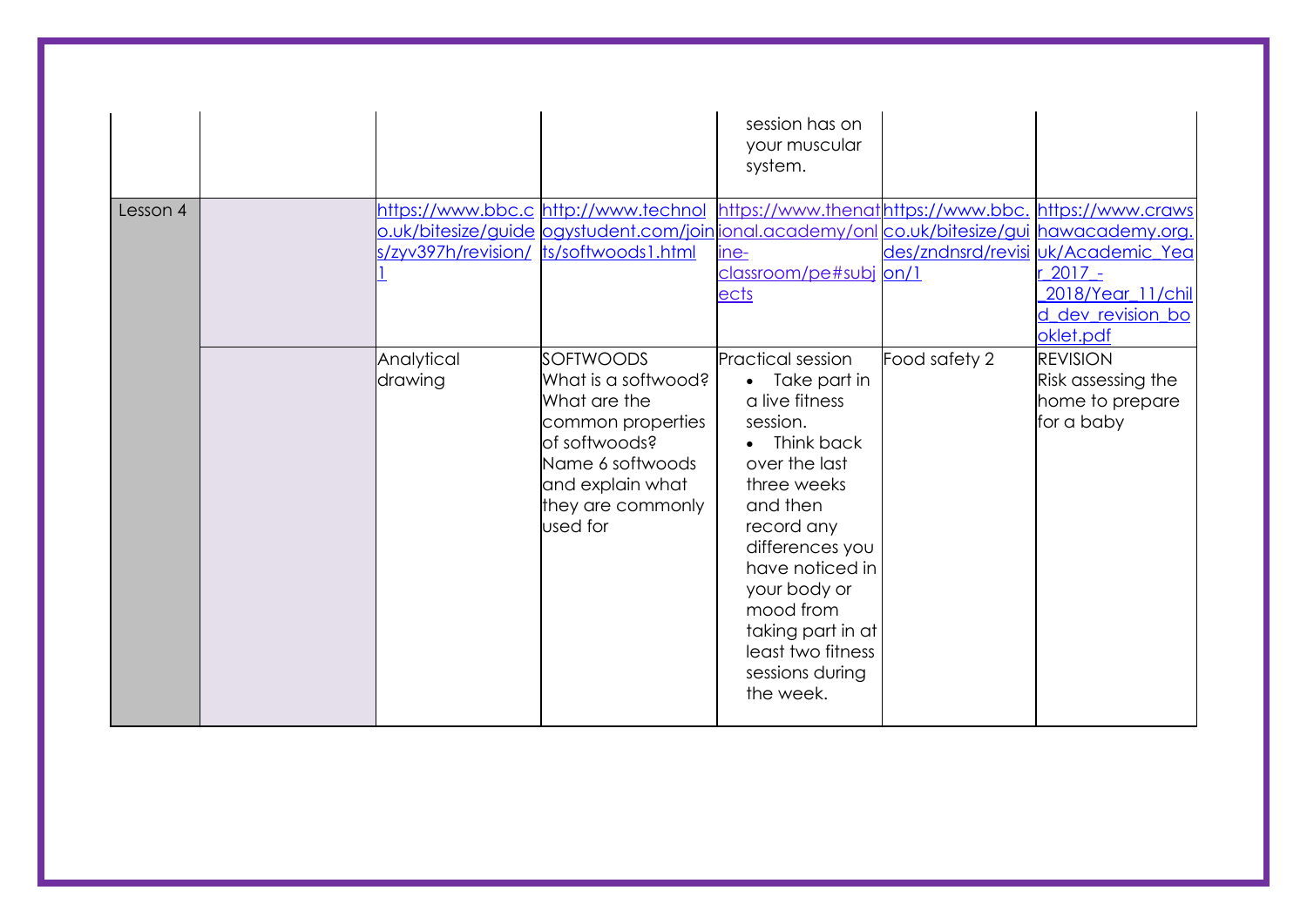|                        | Teacher Instructions                                                                                                                                                                                                                                                                                                                                                                                                                                                                                                                                                                                                                                                                                                                                                                                                                                                                                                                                                                                                                                                                                                                                                                                                                                        |
|------------------------|-------------------------------------------------------------------------------------------------------------------------------------------------------------------------------------------------------------------------------------------------------------------------------------------------------------------------------------------------------------------------------------------------------------------------------------------------------------------------------------------------------------------------------------------------------------------------------------------------------------------------------------------------------------------------------------------------------------------------------------------------------------------------------------------------------------------------------------------------------------------------------------------------------------------------------------------------------------------------------------------------------------------------------------------------------------------------------------------------------------------------------------------------------------------------------------------------------------------------------------------------------------|
| Maths                  | You will find a series of five maths lessons for year 10. Every lesson includes a short video showing you clearly<br>and simply how to help your child to complete the activity successfully. If you have no way of printing these<br>worksheets out, simply write the answers in a book or on pieces of paper. 1- Click on the set of lessons for<br>your child's year group. 2- Watch the video with your child. 3- Find a suitable space for your child to work. Try<br>to allow opportunities for your child to complete these questions independently. If your child is finding the<br>work difficult, please select the year below to practise some of their skills.                                                                                                                                                                                                                                                                                                                                                                                                                                                                                                                                                                                  |
| <b>GCSE</b><br>Science | In preparation for when we all return; I have set tasks that will allow you to recap and revise the<br>units that we have covered so far in Biology.<br>You need to click on the SENECA website and sign up (using an email address and<br>$\mathbf{1}$ .<br>create a password)<br>Click on 'join a class' and enter the red code htvdtfbdzf<br>2.<br>$\mathcal{E}$<br>I have assigned a task for each lesson (marked with the week and lesson number) and<br>the title matches the focus)<br>Read through the information and try the questions that accompany each section of<br>4.<br>information. (If you do not know an answer, DO NOT GUESS! Read back over the notes and try<br>again as all the information you need is in the text.)<br>$\vert$ have used this resource with my son for his Science, Spanish and RE and it is a good resource that<br>really helps you to recap and learn the main key facts and concepts).<br><b>ALTERNATIVE RESOURCES:</b><br>https://www.bbc.co.uk/bitesize/examspecs/zw488mn<br>BBC bitesize also has notes as well as video clips on each of the topics I have set you on SENECA learning<br>which I recommend that you have a look at. It also includes quizzes to test your knowledge and<br>understanding! |
| <b>BTEC</b><br>Science | have set work which will recap your knowledge and understanding of the Biology part of the<br>exam unit. This will allow us then to complete our Biology coursework when we return before starting<br>our Chemistry Unit.<br>FIRST PART: Follow the link for the BBC Bitesize website and then click on the titles that I have<br>identified in each focus box. There are video clips to watch and notes to read before trying the<br>online quizzes and tests.                                                                                                                                                                                                                                                                                                                                                                                                                                                                                                                                                                                                                                                                                                                                                                                             |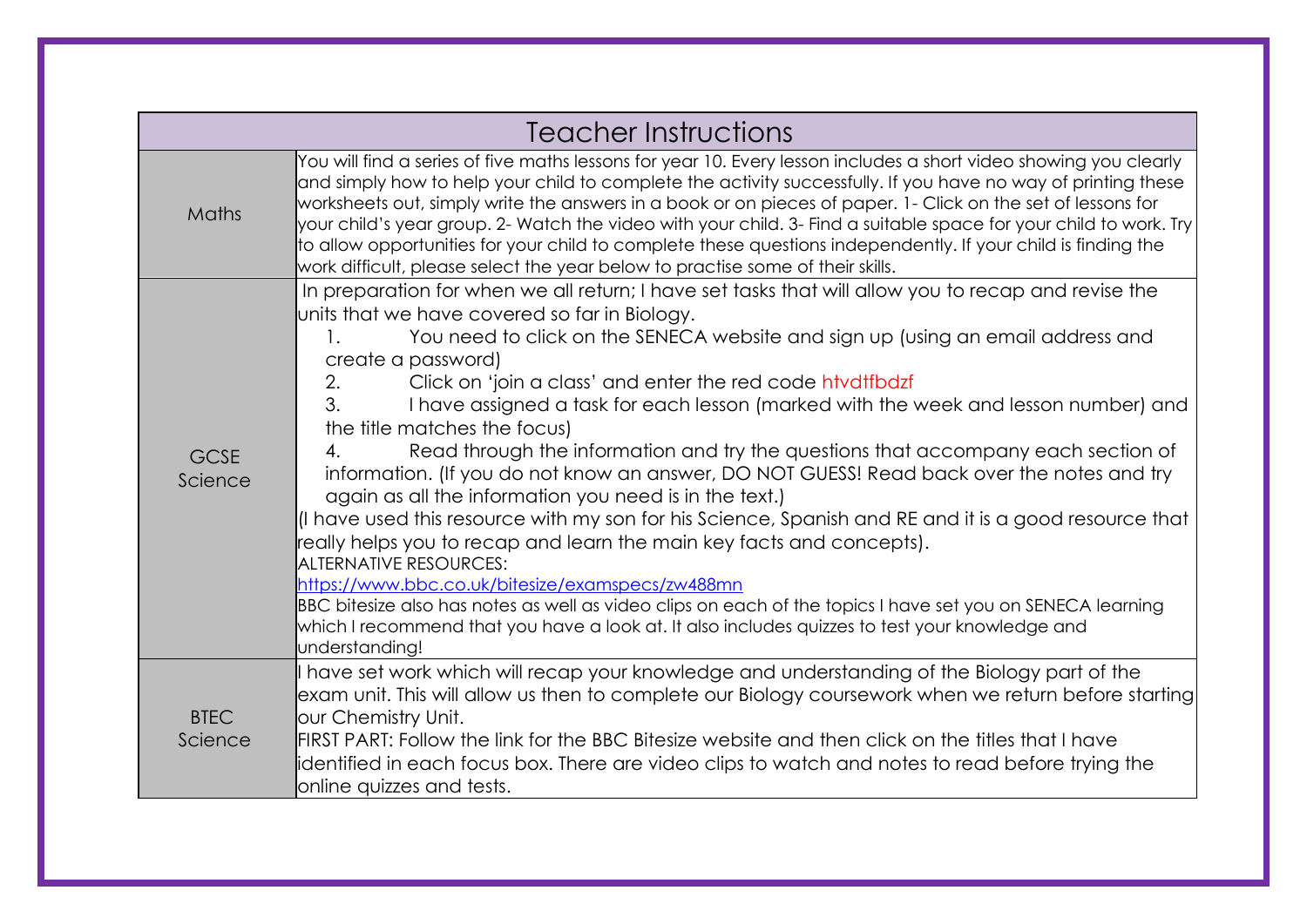|              | <b>SECOND PART:</b><br>You need to click on the SENECA website and sign up (using an email address and<br>5.<br>create a password)<br>Click on 'join a class' and enter the red code Class code: 5 puwd caajw<br>6.<br>7.<br>I have assigned a task for each lesson (marked with the week and lesson number) and<br>the title matches the focus)<br>8.<br>Read through the information and try the questions that accompany each section of<br>information. (If you do not know an answer, DO NOT GUESS! Read back over the notes and try<br>again as all the information you need is in the text. |
|--------------|----------------------------------------------------------------------------------------------------------------------------------------------------------------------------------------------------------------------------------------------------------------------------------------------------------------------------------------------------------------------------------------------------------------------------------------------------------------------------------------------------------------------------------------------------------------------------------------------------|
| Computing    | have set you work which will contribute towards your examination revision unit one module.<br>First Part: read, review and explore the materials and links<br>Second Part: watch any attached videos, this will help you to develop further understanding of<br>some of the key points<br>Third Part: undertake the online test questions and screen shot your evidence and attainment<br>score<br>Equally a quick search of any of these topics on the internet can also lead to really useful tutorial<br>videos/guides to further support your understanding                                    |
| Construction | Pupils to watch the video links and research the topic in greater detail, finding out key facts<br>and information<br>Pupils will then produce a PowerPoint presentation with two or three slides for of each topic<br>Images, quotes, facts about each topic should be included in these information slides<br>Remember to make this resource BOLD, COLOURFUL, EYE-CATCHING and INFORMATIVE<br>All of this information will come in really useful when we return and complete the four<br>remaining units next year                                                                               |
| <b>PE</b>    | Theory lessons<br>Read through each BBC Bitesize webpage, researching key information and facts. Please<br>attempt all questions at the bottom of each page.<br>Pupils will produce a PowerPoint or Poster on each topic. Each PowerPoint or Poster should<br>include the answers to the questions asked above.<br>Remember to include any facts about each topic, make your Poster or PowerPoint colourful<br>and include any pictures on each topic.<br>All completed PowerPoints or Posters will contribute to your BTEC Module of work and can be                                              |